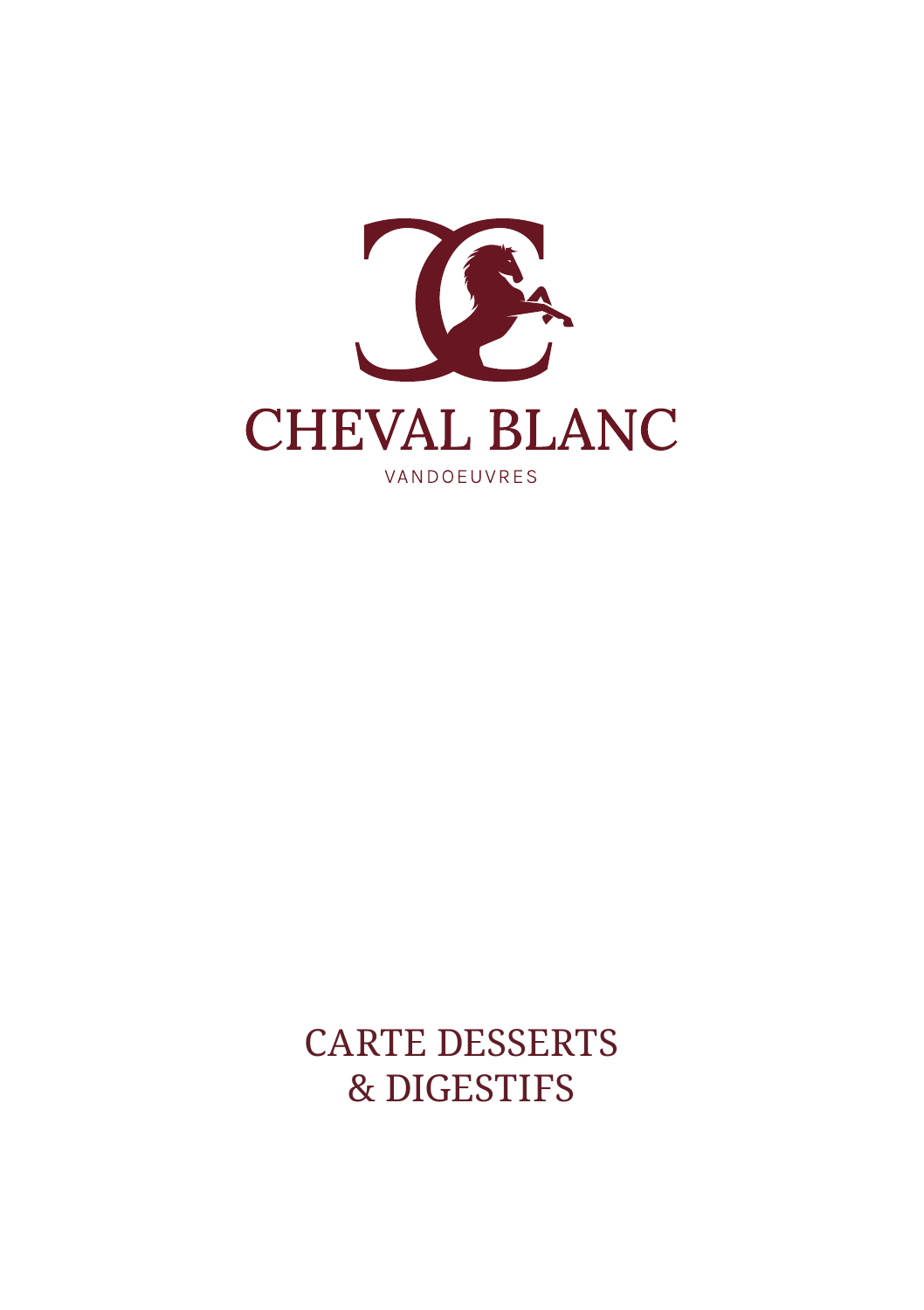

**16.-**

#### TIRAMISÙ ALL'ITALIANA

MILLEFOGLIE ALLE FRAGOLE CHANTILLY ALLA VANIGLIA, VERVENA Millefeuille à la fraise / Chantilly à la vanille, verveine Strawberry Millefeuille / Vanilla whipped cream, verbain

> BABÀ AL RHUM PANNA MONTATA AGLI AGRUMI Babà au Rhum / Chantilly aux agrumes Babà al Rhum / Citrus whipped cream

TORTA AL LIMONE E LIMONCELLO MERINGA ITALIANA Gâteau au citron et Limoncello / Meringue à l'italienne Lemon and Limoncello cake / Meringa Italiana

TORTA AI FRUTTI DI BOSCO MANDORLE DI NOTO Gâteau aux fruits rouges / Amandes de Noto Wild berries cake / Mandorle di Noto

PANNA COTTA ALLE CIGLIEGIE MENTA, ACETO BALSAMICO Panna cotta aux cerises / Menthe, vinaigre balsamique Cherries panna cotta / Mint, balsamic vinegar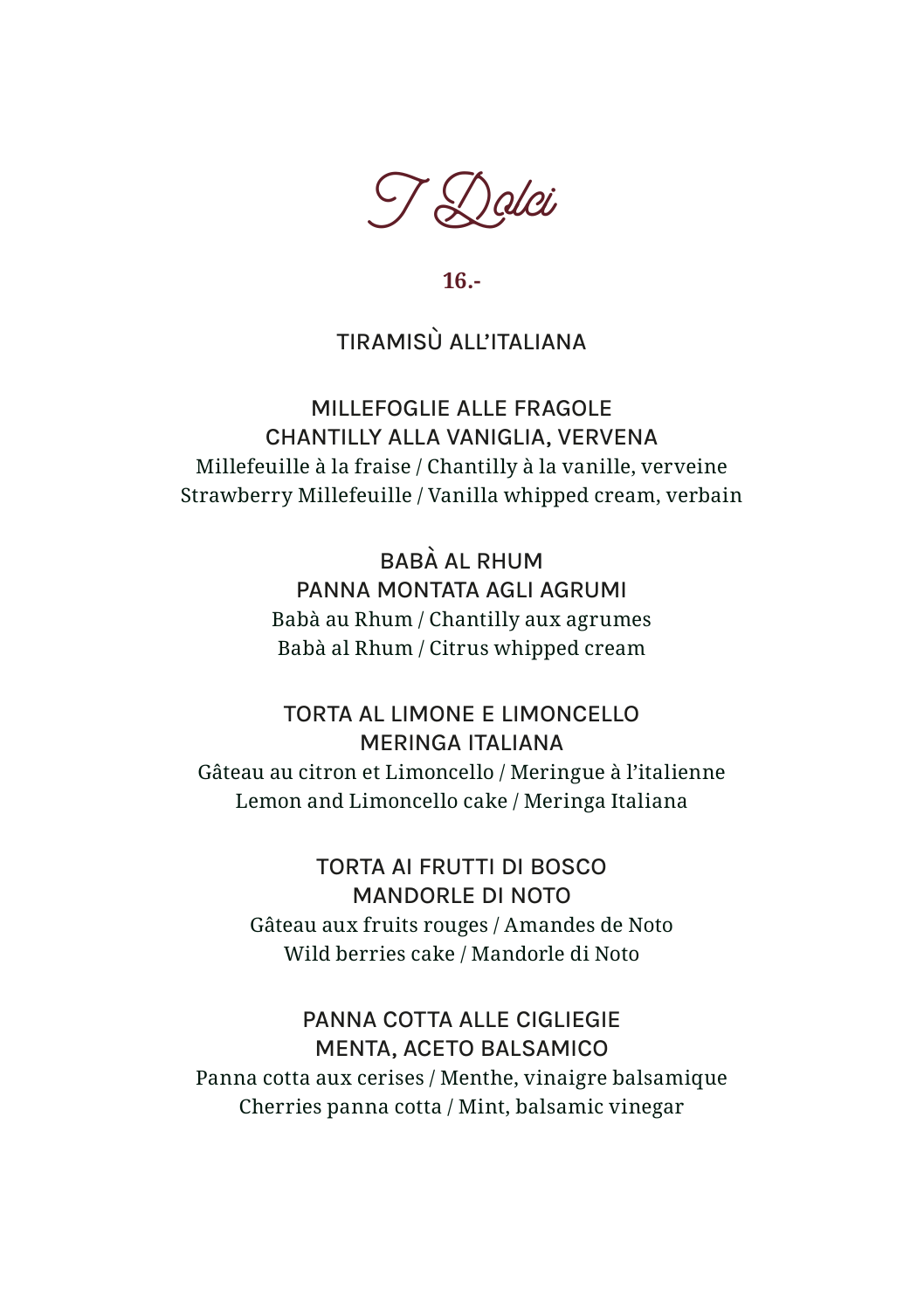$\bigvee \bigotimes$ alci

**16.-**

MOUSSE AL CIOCCOLATO NERO OLIO EXTRA VERGINE SNOCCIOLATO Mousse au chocolat noir / Huile extra vierge d'olive Dark chocolate mousse / Extra vergine olive oil

> TORTA AL GIANDUJA CREMA NOCCIOLA Gâteau au Gianduja / Crème à la noisette Gianduja cake / Hazelnut cream

COPPA GELATO ALLA VANIGLIA NOCCIOLA DEL PIEMONTE Coupe glace à la vanille / Noisettes du Piémont Vanilla ice cream / Piemonte hazelnut

COUPE GELATO AL PISTACCHIO PISTACCHIO CARAMELLATO Coupe glace à la pistache / Pistache caramélisés Pistachio ice cream / Caramelized pistachio

CROSTATA AL LIMONE CHEVAL BLANC Tarte au citron Cheval Blanc Lemon tarte Cheval Blanc

CROSTATA ALLA CREMA CHEVAL BLANC Tarte à la crème Cheval Blanc Cream tarte Cheval Blanc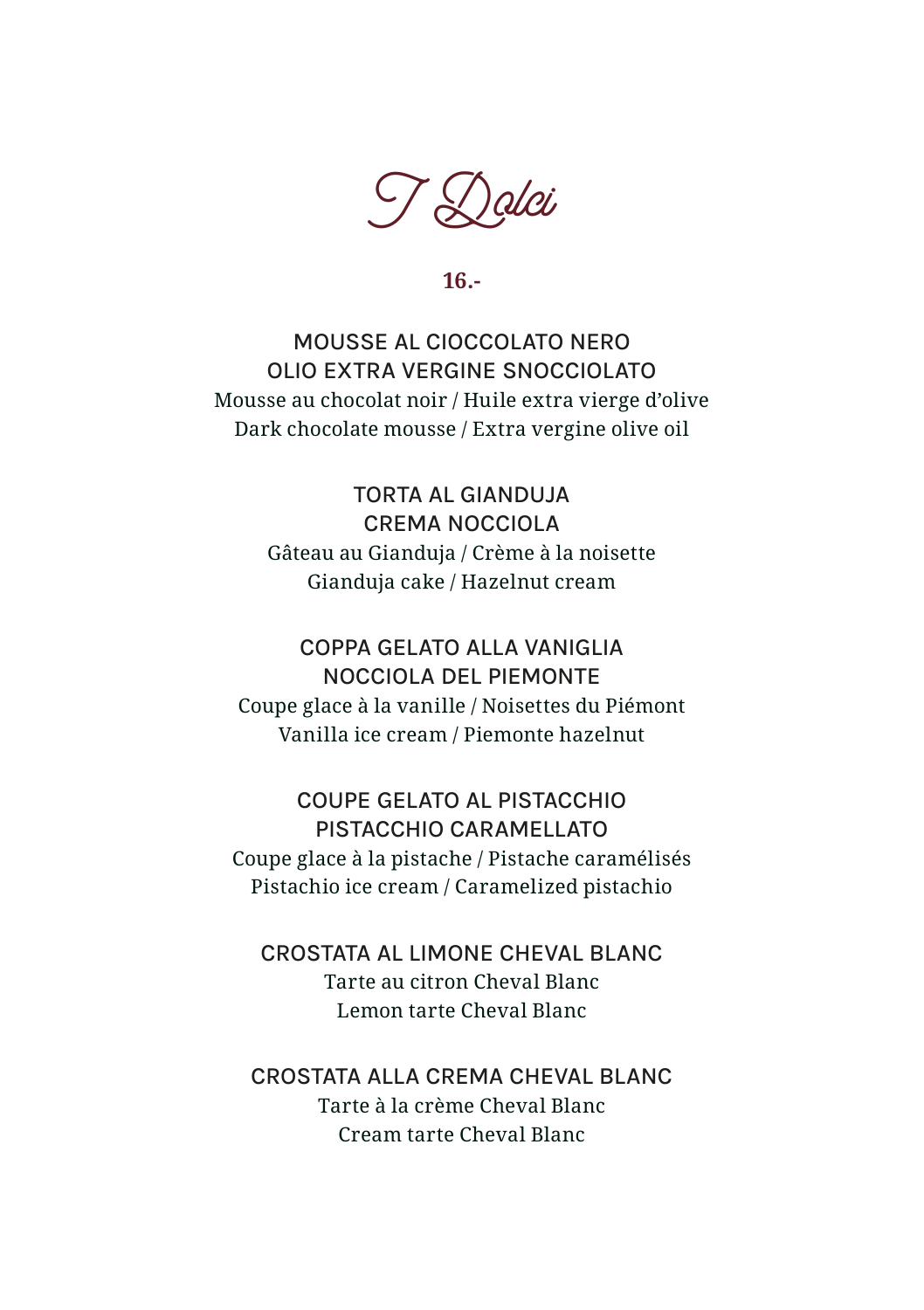Fleads

# BIÈRES

| MORETTI L'AUTHENTICA PRESSION 25 CL / 50CL | $6/9 -$        |
|--------------------------------------------|----------------|
| <b>GRAND SAINT BERNARD, AMBRÉE 33CL</b>    | $8-$           |
| DR GAB'S - HOULEUSE 33CL                   | $9 -$          |
| CARLSBERG 33CL                             | $\mathsf{R}$ – |

# APÉRITIFS

AMARI ITALIANI

| MONTENEGRO 23% 4.CL           | $10.-$ |
|-------------------------------|--------|
| AVERNA 29% 4.CL               | $10.-$ |
| <b>FERNET BRANCA 39% 4.CL</b> | $10.-$ |
| <b>BRAULIO 4.CL</b>           | $10.-$ |
| BRACA MENTA 29% 4.CL          | $10.-$ |
| CYNAR 16.5% 4.CL              | $10 -$ |
| <b>ANISES</b>                 |        |
| <b>HENRI BARDOIN 40% 4.CL</b> | $12 -$ |
| <b>VERMOUTHS</b>              |        |
| MANCINO BIANCO 15% 4.CL       | $10 -$ |
| <b>MANCINO ROSSO 18% 4.CL</b> | $10.-$ |
| CARPANO PUNTO E MES 16% 4.CL  | $12 -$ |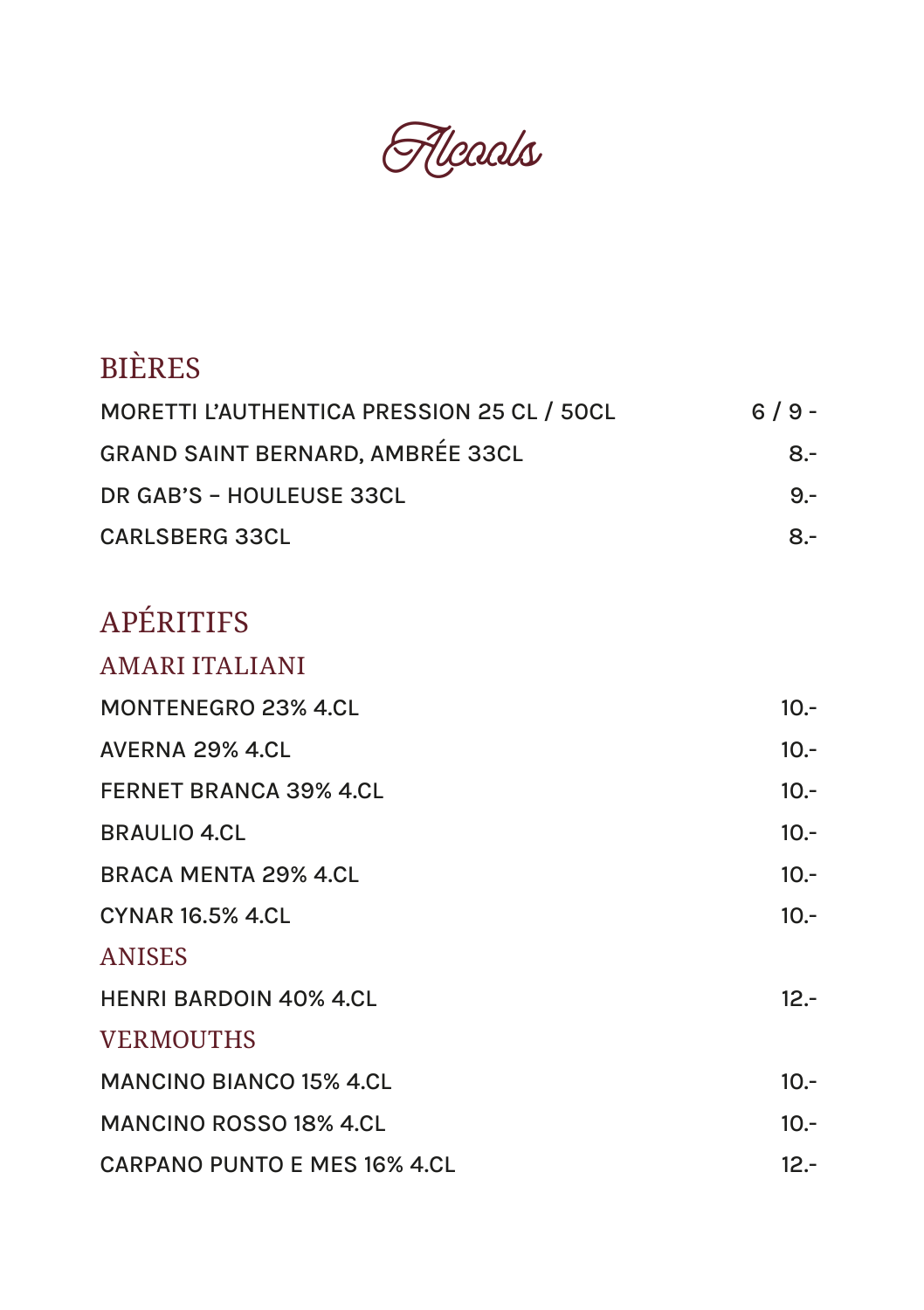Fleaals

## RHUMS

| PLANTATIONS 3 STAR 38% 4.CL        | 16.-   |  |
|------------------------------------|--------|--|
| PLANTATIONS ORIGINAL DARK 40% 4.CL | $17 -$ |  |
| DIPLOMATICO 40% 4.CL               | $17 -$ |  |
| ZACAPA 23-SISTEMA SOLERA 40% 4.CL  | $21 -$ |  |

#### WISHKIES & BOURBONS

| <b>SCOTCH BLENDED</b>                            |         |
|--------------------------------------------------|---------|
| BLACK LABEL - JOHNNIE WALKER 40% 4.CL            | $19. -$ |
| <b>CHIVAS - 12 ANS 40% 4.CL</b>                  | $15.-$  |
| <b>ISLAY SINGLE MALT</b>                         |         |
| CAOL ILA 12 ANS 43% 4.CL                         | $16 -$  |
| LAPHROAIG 12 ANS 4.CL                            | $16 -$  |
| <b>HIGHLANDS</b>                                 |         |
| <b>GLENMORANGIE NECTAR OR SAUTERNES 46% 4.CL</b> | $21 -$  |
| <b>BOURBONS</b>                                  |         |
| WOODFORD RESERVE 40% 4.CL                        | $19 -$  |
| <b>TENNESSEE WHISKEY</b>                         |         |
| JACK DANIEL'S 40% 4.CL                           | $16 -$  |
| <b>RYE WHISKEY</b>                               |         |
| WILD TURCKEY 1981 40.5% 4.CL                     | $17 -$  |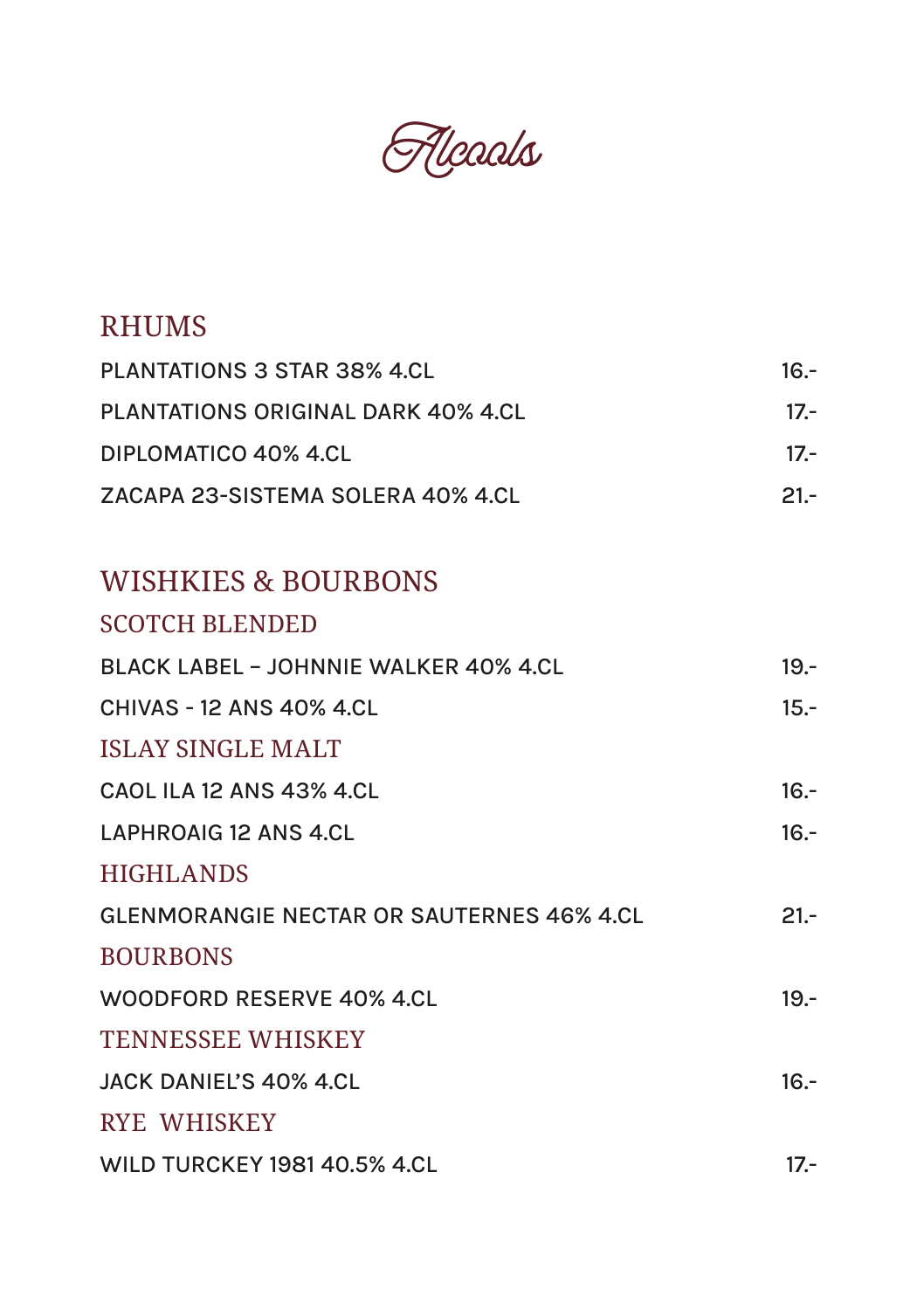

## **GINS**

| <b>BOMBAY SAPPHIRE 40% 4.CL</b> | $15 -$ |
|---------------------------------|--------|
| MALFY ROSA 41% 4.CL             | $16 -$ |
| HENDRICK'S 41.4% 4.CL           | 18.-   |
| TANQUERAY TEN 47.3% 4.CL        | $19 -$ |
| <b>MONKEY 47 47% 4.CL</b>       | $19 -$ |

## VODKAS

| GREYGOOSE 43% 4.CL        | $15.-$ |
|---------------------------|--------|
| KETEL ONE 40% 4.CL        | $15 -$ |
| <b>BELVEDERE 40% 4.CL</b> | $17 -$ |
| BELUGA SILVER 40% 4.CL    | $19 -$ |
| BELUGA GOLD LINE 40% 4.CL | $35 -$ |

## LIQUEURS

| <b>FRANGELICO 20% 4.CL</b>                 | $12 -$ |
|--------------------------------------------|--------|
| <b>GRAND MARNIER CORDON ROUGE 40% 4.CL</b> | $15.-$ |
| LIMONCELLO BIO NAPOLI 32% 4.CL             | $12 -$ |
| SAMBUCA 38% 4.CL                           | $12 -$ |
| <b>BAILEY'S 17% 4.CL</b>                   | $12 -$ |
| <b>ITALICUS 20% 4.CL</b>                   | $12 -$ |
| <b>CHARTREUSE VERTE VEP 54% 4.CL</b>       | $39 -$ |
| <b>CHARTREUSE JAUNE VEP 55% 4.CL</b>       | $17 -$ |
| <b>CHARTREUSE VERTE VEP 55% 4.CL</b>       | $17 -$ |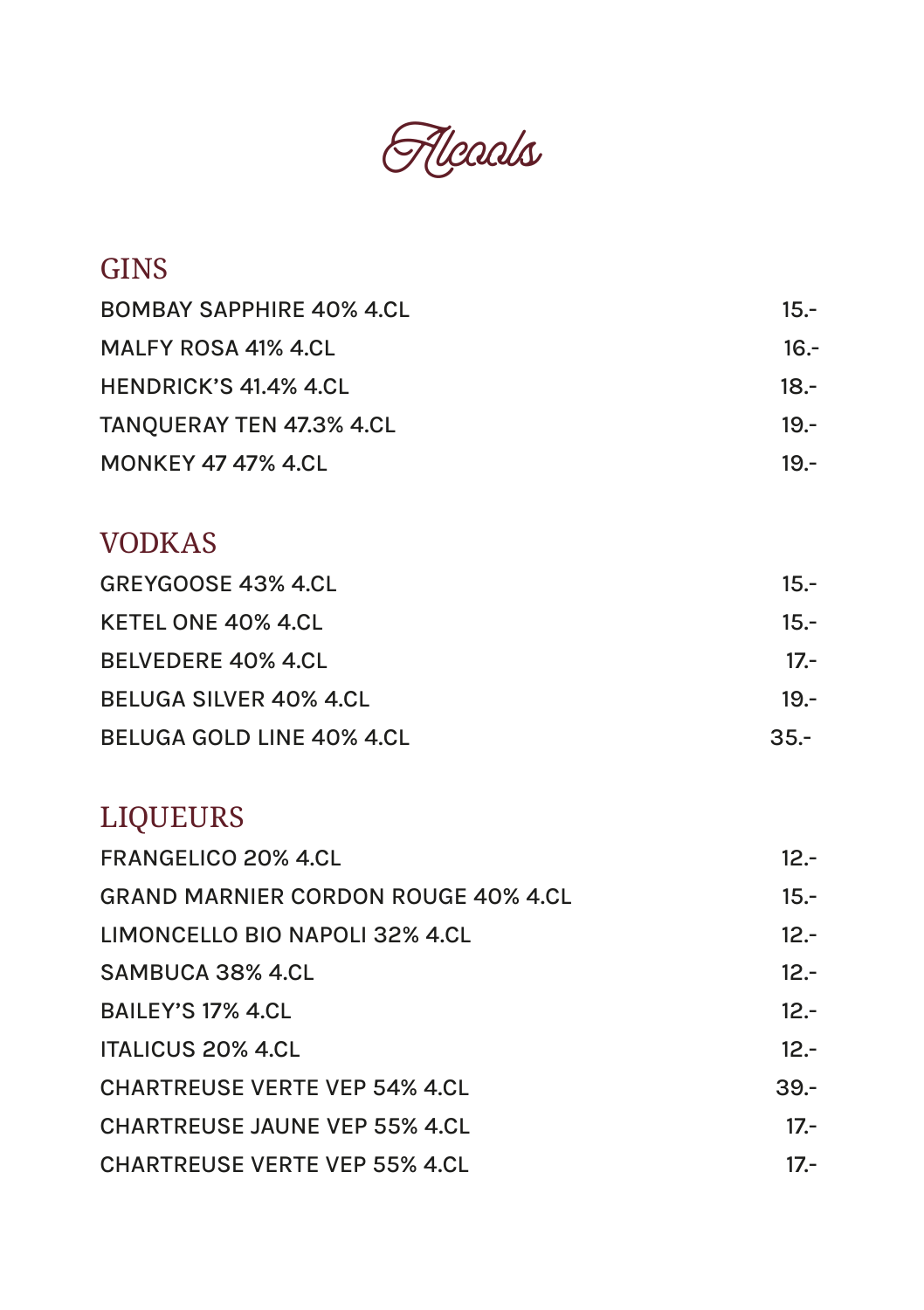Fleads

| EAUX DE VIE                                 |        |
|---------------------------------------------|--------|
| <b>ARMAGNAC</b>                             |        |
| ASSEMBLAGES 12 ANS-DARROZE 40% 2.CL         | $20 -$ |
| <b>CALVADOS</b>                             |        |
| PAYS D'AUGE 8 ANS GROULT 41% 2.CL           | $20 -$ |
| <b>COGNAC</b>                               |        |
| <b>COMPOSITION VS - TESSERON 40% 2.CL</b>   | $18 -$ |
| <b>HENNESSY XO 40% 2.CL</b>                 | $35 -$ |
| <b>FRUITS</b>                               |        |
| PÈRE DEL MIELE - CAPPOVILLA 41% 2.CL        | $18 -$ |
| PESCHE SATURNO - CAPPOVILLA 41% 2.CL        | $18 -$ |
| <b>FRAMBOISE - SACONNEX D'ARVE 41% 2.CL</b> | $16 -$ |
| <b>GRAPPAS</b>                              |        |
| DE TERRABIANCA LA BOMBA 45% 2.CL            | $14 -$ |
| DI AMARONE SPERI 45% 2.CL                   | $15.-$ |
| NONINO MOSCATO 41% 2.CL                     | $16 -$ |
| SARPA POLI ORO 40% 2.CL                     | $17 -$ |
| RIBOLA GRAVNER- CAPOVILLA 51% 2.CL          | $24 -$ |